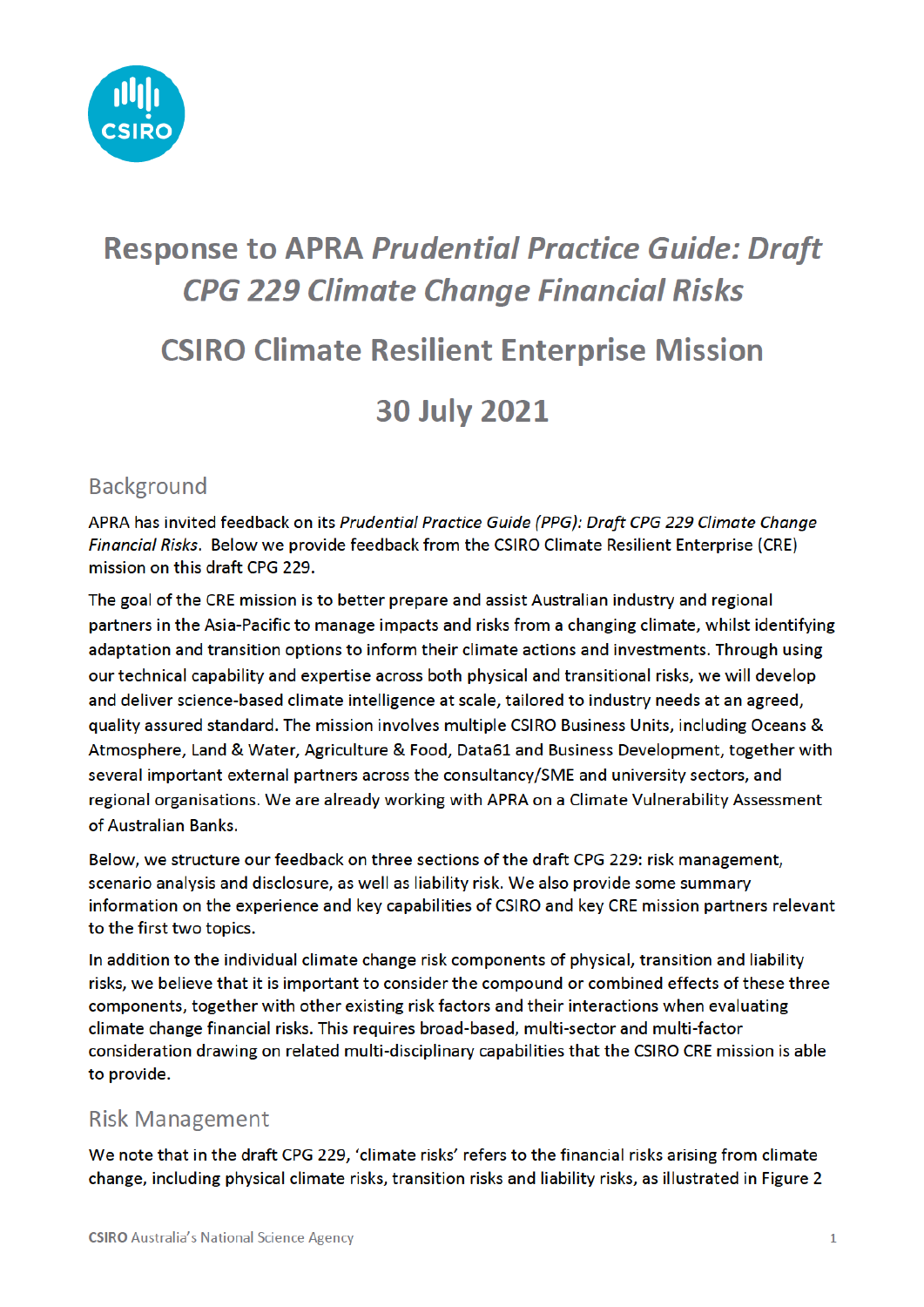of the draft CPG 229. This is a somewhat broader definition of climate risks than covered in the guidance from TCFD, which focuses primarily on physical risks and transition risks.

We agree that it is critically important for businesses to understand the interaction between climate risks and their business activities. This is part of the rationale for the CRE mission.

It is also important to consider a global perspective, rather than only considering an Australian perspective on climate risks, as both physical risks and transition risks in other countries may impact financial risks for institutions in Australia, and vice versa within the broader region of Australia's national interest.

All businesses should seek to understand climate risks and how they may affect their business model, including being able to identify material climate risks and assess their potential impacts, both directly and indirectly via relevant counter-parties. It may be appropriate to consider the different types of risks; physical, transition and liability risks separately, as well as in combination, as they are likely to affect different aspects of a business in different ways. Depending on the business in question, these impacts may have broader implications for the economy more generally.

The criteria for risk identification should include a range of factors, such as: impacts, exposure and vulnerability to both incremental changes in the climate (chronic risk) and also extreme weather events (acute risk); the level of greenhouse gas emissions; potential exposure to changes in climate- related policy or technology; and the time period under consideration or the level of global warming at that time.

It is appropriate to use data from both publicly available and proprietary sources, and to seek assistance from external experts (including academics, specialist consultants and scientific bodies such as CSIRO (in particular via the CRE mission).

### Scenario Analysis

Scenario analysis is a useful tool for informing the identification of both chronic and acute physical risks and transition risks, including in combination. However, scenario analysis can potentially be misinterpreted or used inappropriately unless applied by appropriately qualified experts and/or facilitated by expert guidance. Hence expertise and guidance to develop capabilities in climate risk scenario analysis and associated stress testing, or to have ready access to such support from external sources , is very relevant and appropriate.

In general, the advice and the scenarios in the draft CPG 229 are described well. However, for stress testing for physical climate risks at a given global warming level it is appropriate to consider an extreme regional climate projection, such as a hottest-driest scenario or a hottest-wettest scenario, rather than a median change scenario in order to capture the full range of uncertainty. Hence, it may be appropriate to consider physical climate risks separately from transition risks for some scenarios, and where appropriate to use standardised scenarios across the different risk analyses to ensure internal consistency of the outputs.

In addition, it is important to note the different levels of confidence for changes in some climate variables, with much higher confidence for changes in temperature extremes, sea level extremes and heavy short-term (1-hour) rainfall extremes, than for changes in mean rainfall or changes in storms and wind.

It is important to note that a new comprehensive assessment of physical climate risks globally and relevant to Australia will be released very soon. The first volume of the Sixth Assessment Report of the Intergovernmental Panel on Climate Change, *Climate Change 2021: The Physical Science Basis*,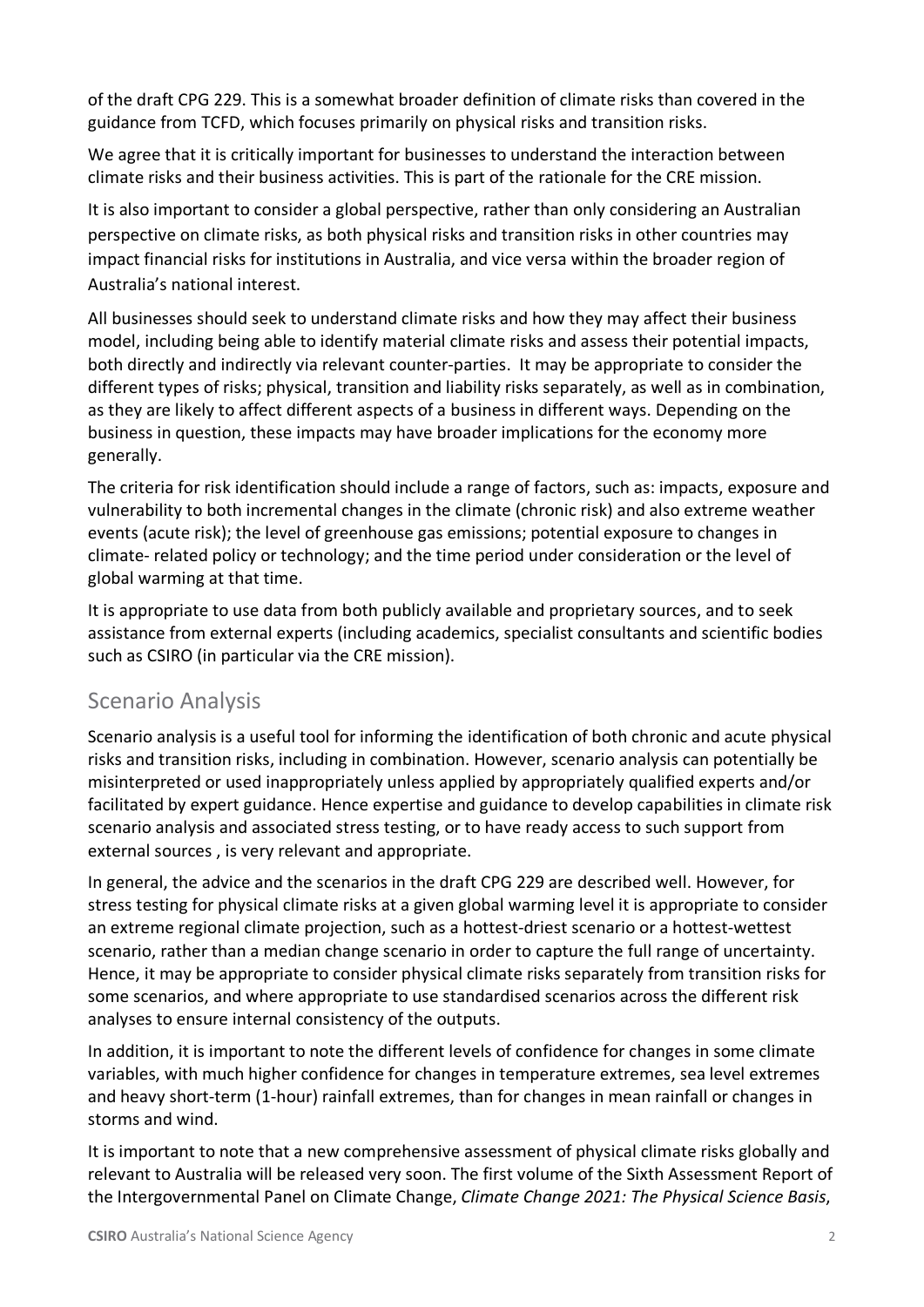scheduled to be released on 9 August, will be available from https://www.ipcc.ch/report/sixthassessment-report-working-group-i/ .

### **Disclosure**

There is increasing demand from investors, shareholders and by association directors, for disclosure on climate-related risks in all businesses and companies. In addition to the information on climate risks, it is important to disclose the datasets, scenarios and methods that have been used to assess these risks to ensure complete transparency and provenance of the technical specifications of the disclosure and associated analyses.

There will be uncertainties in both the climate projections and in the future climate impacts on a business, which should be disclosed. These uncertainties should not be used to avoid disclosure of these climate risks and their potential impacts. Indeed, providing clear guidance around the uncertainty and the associated spatial and temporal limitations of the data will likely need to be a minimum standard for best practice disclosure.

### Liability Risk

We cannot provide legal advice on liability risk. However, it is important to note that there have been major scientific advances in the attribution of some recent observed extreme weather events, such as the extreme fire weather in the 2019-2020 Black Summer, that have been attributed to human-caused climate change. The impacts of some of these extreme events may then be able to be linked to sources of greenhouse gas emissions. The CRE mission has access to expertise on attribution of extreme events: https://nespclimate.com.au/science-updateunderstanding-the-role-of-climate-change-in-climate-extremes/

In context of liability risk, we also note previous reference to the need for agreed, qualitycontrolled standards and associated provenance to underpin the application of science-based climate risk assessments and disclosures.

### Relevant Capabilities and Resources

As noted above, it is important to consider compound climate change risks when evaluating financial risks. In terms of relevant capabilities and resources developed by CSIRO and its partners, we draw your attention to two recent reports that are very relevant to these considerations:

- Australian Academy of Science report in 2021 *The risks to Australia of a 3C warmer world* https://www.science.org.au/supporting-science/science-policy-and-analysis/reports-andpublications/risks-australia-three-degrees-c-warmer-world
- ABARES assessment in 2021 of climate change impacts on the profitability of Australian farms https://www.agriculture.gov.au/abares/products/insights/climate-change-impacts-andadaptation

#### Other relevant capabilities and resources include:

- Australian climate projections from the updated Climate Change in Australia web site https://www.climatechangeinaustralia.gov.au/en/
- Finance sector-led climate change risk assessment for Australian buildings and infrastructure from the Climate Measurement Standards Initiative https://nespclimate.com.au/climate-science-informs-australian-guidelines-for-climate-riskassessments-and-disclosures/